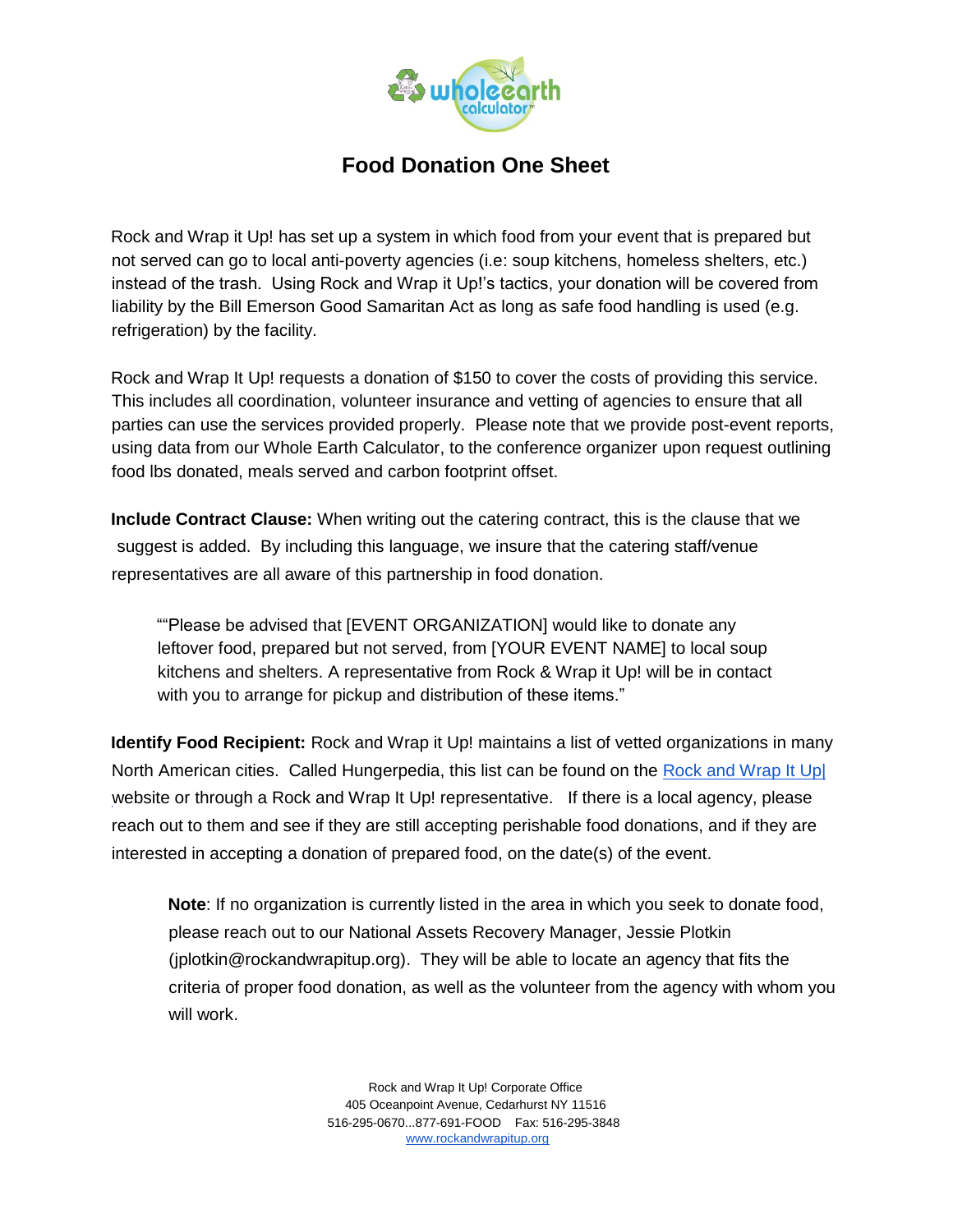

**Identify Event Contacts**: Best practices show that two on-site contacts, one from event management and one from the facility donating the food is optimal. Open communication is very important in making things run smoothly. If anything deviates whether it be the time available, or amount available, please let the volunteer know so that he or she can plan accordingly. Share the points of contact with the volunteer and share the volunteer's contact information as well.

**Schedule Pickup:** Determine approximately how much food and when the pickup(s) will be available. If there is proper refrigeration at the facility, please request that all the prepared but not served food from all F&B events be saved for donation. Additionally, communicate with the volunteer where they need to go at the facility to pickup the food.

**Note – Aluminum Pans**: To be ready for pickup day, we request that the donating organization provide and purchase, if necessary, aluminum pans for the food pickup. Frequently, recipient organizations and/or the facility from where the food is being recovered can provide that, so please have this conversation, and make any purchases, in advance of Pickup day.

**Pickup Day:** Please make sure to have all the food saved in aluminum trays with covers (or with tin foil) and ready for pickup. The volunteer will then be able to come in and quickly take the donation and get it back to refrigeration.

**Post Pickup:** The volunteer will fill out Rock and Wrap it Up!'s Donation Form. This will give Rock and Wrap it Up! the information needed to create a report for your event. This report will be given after the event and will show you the total poundage donated, the meals generated, and the levels of CO2e diverted from the air by avoiding the landfill.



**Extra Credit:** You are strongly encouraged to download the Whole Earth Calculator app from your mobile device's app store and enter the pounds of food recovered into the Food Recovery section. This will not only provide you with the meals and CO2e data immediately, but will offer the opportunity to socially share this information via Twitter and Facebook to your community.